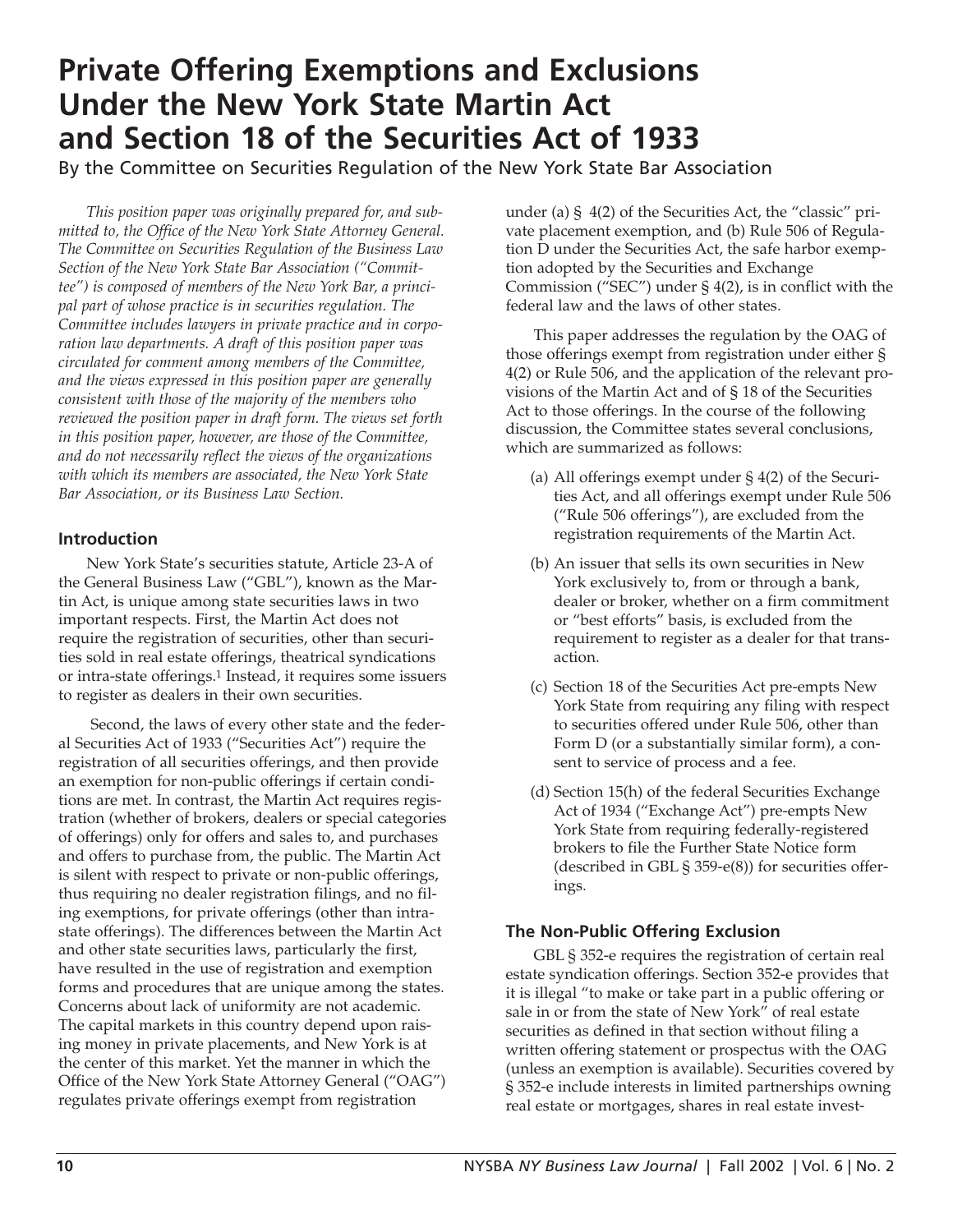ment trusts, cooperative apartment shares, condominium units and resort timeshare units.

GBL § 359-e requires the registration of dealers and brokers in securities. Section 359-e(1)(a) defines a dealer as including a person "engaged in the business of buying and selling securities from or to the public," and also a person "selling or offering for sale from or to the public within or from this state securities issued by it." Sections 359-e(2), (3) and (8) then require brokers or dealers to make certain filings (State Notice, broker or dealer registration statement and Further State Notice) if selling securities or offering securities for sale *to the public* within or from the State.

When the provisions of GBL § 359-e were substantially rewritten in 1959, the securities industry was concerned that New York State might interpret the term "to the public" differently than it was interpreted under federal law, which would result in a lack of uniformity and the risk of prosecution by the State for failure to register as a dealer or broker for offerings considered to be private offerings under the Securities Act. In response, the memorandum of Governor Nelson Rockefeller, dated April 22, 1959, approving L. 1959, c. 692, stated, in pertinent part:

> The bill will make appropriate exemption for situations not requiring regulation, including providing for exemptions for securities registered on a national securities exchange and for private placements of securities. In this latter connection it has been observed that there may be some ambiguity in the bill with respect to the scope of the exemption and the need for specific approval of the Attorney General in the case of limited offerings. I am confident that the underlying spirit of the Act will compel a determination that the bill is restricted in its application to situations tantamount to public offerings and will be administered in accordance with a philosophy comparable to that underlying the Federal Securities Act of 1933 which over the years has proven to be entirely workable. 1959 N.Y. Sess. Laws 1767 at 1768.

The cases in New York State courts interpreting the concept of public offering have consistently looked to federal case law interpreting the phrase "not involving a public offering" under § 4(2) of the Securities Act. *People v. Landes*, 84 N.Y.2d 655 (1994); *People v. Glenn Realty Corp.*, 106 Misc. 2d 46 (Sup. Ct. Spec. Term, N.Y. County 1980); *Puro v. Zimmerman*, N.Y.L.J. at 14, col. 3, April 18, 1977 (Sup. Ct.), *aff'd*, 61 A.D.2d 772 (1st Dep't 1978). The OAG itself has looked to federal law and rules in interpreting its statute; *see*, *e.g.*, Interpretive Opinion, 2A *Blue Sky L. Rep.* (CCH) *¶42,584* (December 6, 1994) (advising that issuers are not "dealers" if selling "*'private placements' as that term is understood under federal securities law*, solely to institutional investors described in the last sentence of New York General Business Law § 359-e(1)(a)" [emphasis supplied].

Rule 506 creates a safe harbor for non-public offerings under § 4(2) of the Securities Act. As the SEC makes clear in Preliminary Note 3 to Regulation D, while an offering satisfying Rule 506 will be deemed to be a non-public offering under § 4(2), Rule 506 is not the exclusive means for establishing a § 4(2) exemption. The Rule 506 exemption is not an exemption created by the SEC in the exercise of the authority given to the SEC to create exemptions under § 3(b) of the Securities Act, as are the exemptions under Rules 504 and 505. Rather, it is a determination by the SEC that offerings meeting the conditions of Rule 506 are not public offerings.

This determination by the SEC has been subsequently ratified by Congress in  $\S 18(b)(4)(D)$  of the Securities Act, which preempts state registration requirements for securities sold in a transaction exempt from registration pursuant to "Commission rules or regulations issued under section 4(2)." At the time § 18 was amended by the National Securities Markets Improvement Act of 1996 ("NSMIA"), and at all times since, the only rule of the SEC describing an offering exemption and issued under § 4(2) has been Rule 506.

In *People v. Landes*, the Court of Appeals discussed the factors to be considered in determining whether an offering is public, looking for guidance to the decision of the Supreme Court in *SEC v. Ralston Purina Co.*, 346 U.S. 119 (1953). The decisive factor identified by the Supreme Court in *Ralston Purina* is whether investors have such access to material information about the offering and the issuer and its principals that they do not require a prospectus registered with the SEC. Rule 506 has built into it conditions designed to ensure that investors will have access to all material information about the offering. Rule 502, incorporated into Rule 506, requires that a disclosure document, meeting the requirements of specified SEC registration forms, be provided to all non-accredited investors. Accredited investors, a category that includes institutional investors and high net-worth and high income individuals, have the financial leverage to obtain the information they consider necessary to make the investment. Thus, the most important factor in *People v. Landes* is satisfied in all Rule 506 offerings. The other factors in *People v. Landes* are designed to test whether an offering is being made as part of a public distribution, but the conditions to Rule 506 ensure that these factors are sat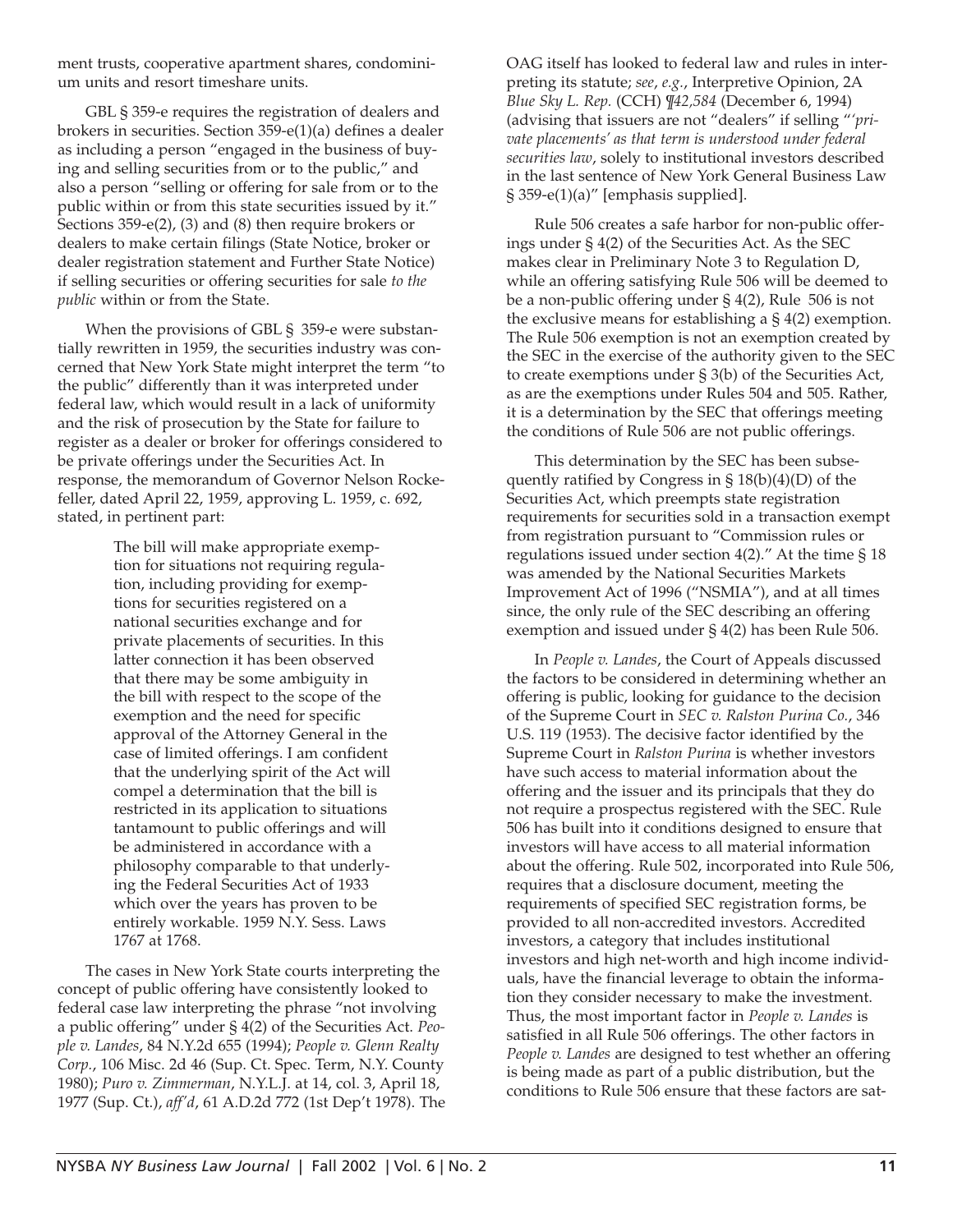isfied as well. A Rule 506 offering may not be made using general advertising or general solicitation, and the resale of securities purchased in a Rule 506 offering is restricted.

Given: (a) that the cases in New York State interpreting the concept of public offering have looked to federal case law under  $\S$  4(2) of the Securities Act, (b) that the requirements of *People v. Landes* are satisfied by compliance with Rule 506, (c) the clear statement of legislative intent reflected in Governor Rockefeller's memorandum that the term "public offering" under the New York law should be interpreted consistently with the federal securities law, and (d) the clear statement of intent by Congress that Rule 506 should apply to state securities laws uniformly, we believe that all  $\S$  4(2) offerings and all Rule 506 offerings are non-public offerings under GBL §§ 352-e and 359-e. We further believe that the Attorney General should state publicly his agreement with that conclusion.

Because § 4(2) and Rule 506 offerings are non-public offerings under GBL §§ 352-e and 359-e, issuers are not required to file any form of notice or fee with the OAG. If New York State wishes to receive a notice and fee for § 4(2) and Rule 506 offerings, it must amend the Martin Act to require (or to permit the Attorney General to require) notice filings in non-public offerings.

## **The Exclusion for Offerings "to, from or through" a Bank, Dealer or Broker**

GBL § 359-e(1)(a) excludes certain persons from the definition of dealer, stating, in part, that "[n]o person shall be deemed to be a 'dealer,' as defined in this subdivision, or a broker, as defined in subdivision (b), solely by reason of the fact that he is engaged in the business of (i) selling, offering for sale, purchasing or offering to purchase any security or securities to, from or through any bank, dealer or broker. . . ." The meaning of this provision is clear on its face. An issuer selling securities *to* an underwriter or underwriting syndicate in a firm commitment offering is excluded from the definition of dealer, and an issuer selling securities *through* a broker or group of brokers in a best efforts offering is likewise excluded from the definition of dealer. Although the OAG has recognized the exclusion for issuers selling in firm commitment offerings, to date it has not publicly recognized the equally valid exclusion for issuers selling through brokers in best efforts offerings. *See, e.g.*, "Broker-Dealer and Securities Registration Information Sheet, Part I(C), *CCH Blue Sky L. Rep. ¶42,573* (revised May 1993).

The intent of the New York State legislature to exclude issuers in both kinds of offerings is highlighted by the 1959 amendment to GBL § 359-e. Prior to that amendment, § 359-e, in relevant part, (a) encompassed

only "dealers," not "brokers," (b) defined "dealer" as a person "who engages directly or through an agent in the business of trading in securities in such manner that as part of such business any of such securities are sold or offered for sale to the public in this state," (c) did not explicitly include issuers as a type of "dealer," and (d) contained exclusions for (i) "any sale or offer of sale to any person engaged in the business of acquiring securities for the purpose of resale to the public," and (ii) "any sale or offer of sale to a banker, to a dealer or to a corporation or to any syndicate or group formed for the specific purpose of acquiring such securities for resale to the public directly or through other syndicates or groups, or any sale or offer of sale upon the floor of any exchange to a broker in securities." GBL § 359-e (McKinney 1957, as amended by 1958 N.Y. Laws ch. 750, §§ 4-6).

Thus, the prior version of the statute excluded only sales *to* the designated persons, acting for their own account, and the 1959 addition of an exclusion for sales or offers *through* banks or brokers was a significant change. In particular, by excluding sales through brokers, who, by definition in GBL  $\S$  359-e(1)(b), are "engaged in the business of effecting transactions in securities for the account of others," the current exclusion must, by definition, apply to "best efforts" offerings, since a broker may only act in an agency capacity, not as a principal; *i.e*., one cannot sell securities "to" a broker, but only "through" a broker. The rationale for the Legislature's amendment to expand the exclusion to also exclude sales through a bank or broker is that as long as a bank or registered broker is interjected between an issuer and public investors, there is no basis for also requiring the issuer to register as a dealer.

We realize there is a possibility that, in a best efforts offering, an issuer may sell some securities directly to the public and may, therefore, be a dealer. However, in best efforts offerings in which the issuer sells to the public *exclusively through a broker* (even if it sells directly to persons who are not banks, dealers or brokers in non-public offerings), the issuer is entitled to claim the exclusion from the definition of dealer. We also note the use of the disjunctive "or" introducing the clause following the "to, from or through" exclusion, rather than the conjunctive "and."2 Thus it is clear that the issuer does not *also* have to be selling to a syndicate, corporation or group formed for the specific purpose of acquiring such securities for resale to the public in order to be entitled to the exclusion. A contrary interpretation would mean, among other things, that the 1959 amendment to the statute adding the word "through" would have served no purpose.

We believe that the Attorney General should publish advice confirming that issuers selling through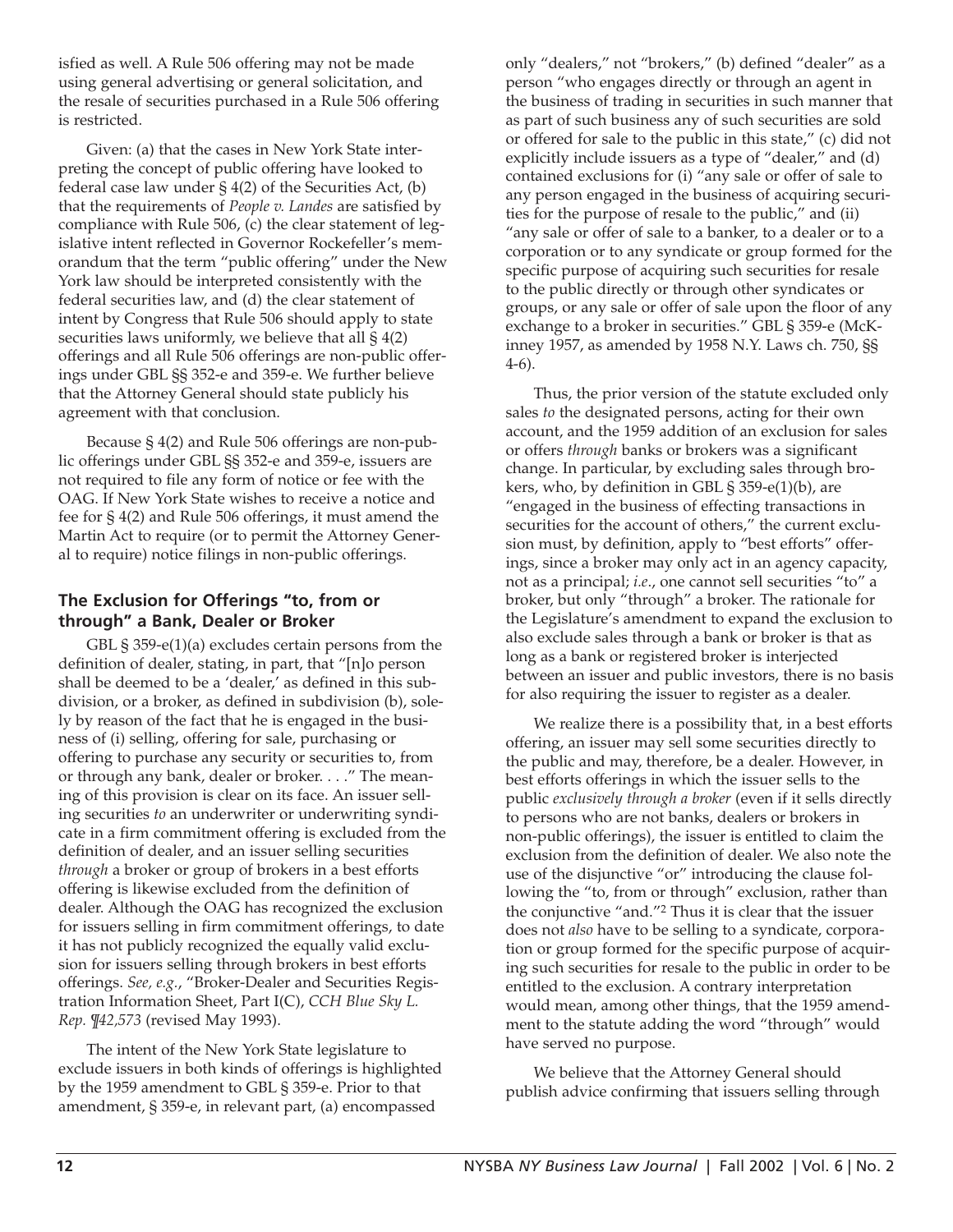brokers in best efforts offerings are excluded from the definition of dealer, as clearly provided by GBL §  $359-e(1)(a)$ . In the absence of such clarification, many issuers assume the unnecessary burden and expense of filing a Form M-11 issuer-dealer registration statement or a Form 99 issuer-dealer registration statement for covered securities offerings, compromising the privacy rights of the principals of issuers by doing so.3

## **Section 18 Preemption for Rule 506 Offerings**

Section 18(a)(1) of the Securities Act, as amended by NSMIA in 1996, provides that no law, rule, regulation or order, or other administrative action of any State "requiring, or with respect to, registration or qualification of securities, or registration or qualification of securities transactions, shall directly or indirectly apply to a security that (A) is a covered security or (B) will be a covered security upon completion of the transaction." Section 18(b)(4)(D) provides that a security is a covered security in a transaction that is exempt from registration under the Securities Act under "Commission rules or regulations issued under Securities Act § 4(2), except that this subparagraph does not prohibit a State from imposing notice filing requirements that are substantially similar to those required by rule or regulation under § 4(2) that are in effect on September 1, 1996."

As discussed above, the only rule or regulation issued by the SEC under § 4(2) is Rule 506. The notice filing requirements in effect on September 1, 1996, were to file the first five pages (Parts A-D) of Form D within 15 days after the first sale of securities in the Rule 506 offering. *See* Rule 503 (Filing of Notice of Sales) and instructions to Form D.

It is clear that § 18 preempts the registration requirements under GBL § 352-e for real estate offerings made pursuant to Rule 506 (leaving aside the fact that under New York statutory provisions, such offerings are private offerings outside of the purview of § 352-e in any event). Section 18(a)(1) provides that no such registration requirement, whether of securities or of *securities transactions* shall apply, *directly or indirectly*, to a covered security. Thus, because of §18 preemption, New York State may not require the registration of issuers as dealers as a way of indirectly requiring registration of transactions in covered securities. All New York State could do (if it were permitted to do so under its statutory provisions) would be to impose notice filing requirements substantially similar to those required by Rule 503 and Form D.4

If the Martin Act permitted New York State to receive anything at all under GBL §§ 352-e or 359-e, it could receive only a fee, a consent to service of process and the first five pages (Parts A-D) of Form D together with the "State Signature" portion of page 6 of Form D,

within 15 days after the first sale. In particular, New York may not require a notice filing before the first offer, nor may it require responses to questions 1-4 of Part E of Form D as regards information about disqualification under the provisions of Rule 262 of SEC Regulation A, undertakings to make other state filings, undertakings to provide offering materials and representations about familiarity with the Uniform Limited Offering Exemption provisions, as they are not part of the notice filing requirements of the SEC under Rule 506.

We note that information about disqualification under Rule 262 of SEC Regulation A, referenced in Part E on page 6 of Form D, was included in Part E of Form D purely for purposes of the state Uniform Limited Offering Exemption, which is no longer applicable to Rule 506 offerings. The Senate, House and Conference reports on NSMIA make clear that Congress did not intend to permit the states to use the enforcement powers reserved to them to "reconstruct in a different form the regulatory regime for covered securities that Section 18 has preempted." (See excerpts from reports attached as Appendix hereto.)

## **Section 15(h) Preemption of Further State Notice Filing**

GBL § 359-e(8) provides that no dealer may sell or offer to sell securities to the public within New York State as principal or agent unless the dealer has filed a form known as the Further State Notice. The Further State Notice requirement is thus an operational reporting requirement for brokers or dealers.<sup>5</sup> For reasons discussed above, no Further State Notice should be required in any § 4(2) or Rule 506 offering, because such offerings do not involve the sale of securities to the public. To the extent that § 359-e(8) requires filing of a Further State Notice by broker-dealers registered under § 15 of the Exchange Act, that requirement is preempted in any case by § 15(h) of the Exchange Act. Section 15(h)(1) provides, in pertinent part, that

> [n]o law, rule, regulation, or order, or other administrative action of any State or political subdivision thereof shall establish capital, custody, margin, financial responsibility, making and keeping records, bonding, or financial or operational reporting requirements for brokers, dealers, municipal securities dealers, government securities brokers, or government securities dealers that differ from, or are in addition to, the requirements in those areas established under this title.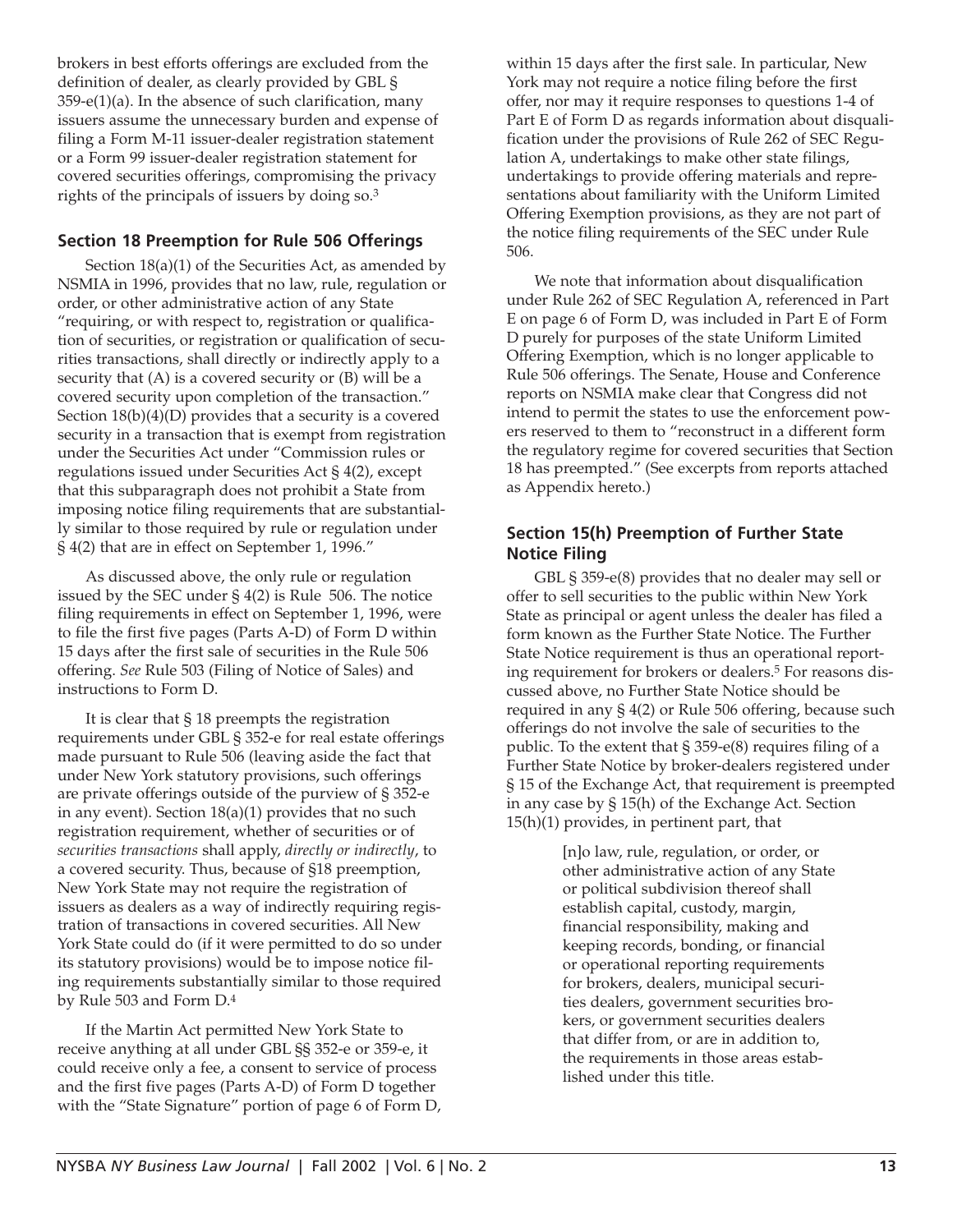There is no equivalent to the Further State Notice under the Exchange Act. Since the requirement to file a Further State Notice is an operational reporting requirement for brokers or dealers that differs from, or is in addition to, the requirements established by the SEC and self-regulatory organizations like the NASD under the Exchange Act, §15(h) preempts the Further State Notice requirement, and registered brokers and dealers may not be compelled to file them.

We support the current efforts of the Attorney General to update and streamline its regulation of private offerings. The U.S. Congress has made it clear, through its amendment of Securities Act § 18 by NSMIA, that there is a national interest in reducing the regulatory burden on small business capital formation in connection with Rule 506 offerings. We believe that the Attorney General should take this opportunity to review its interpretation of the Martin Act, and to revise its filing requirements to comply with the provisions of NSMIA. We hope that this position paper assists in that process, and we would be pleased to make ourselves available for additional dialogue on the subjects discussed here.

#### **Drafting Committee**

Charles H.B. Braisted Guy P. Lander Peter W. LaVigne Ellen Lieberman Alan M. Parness Douglas B. Pollitt

#### **Endnotes**

- 1. Section 23.03 of the New York State Art and Cultural Affairs Law requires registration of certain theatrical syndications, and GBL § 359-ff requires registration of intra-state offerings. Those registration requirements are not discussed in this paper, but we note that provisions of federal law preempting registration of real estate syndications apply equally to registration of theatrical syndications.
- 2. The full exclusion, contained in § 359-e(1)(a)(i), provides:

No person shall be deemed to be a "dealer," as defined in this subdivision, or a broker, as defined in subdivision (b), solely by reason of the fact that he is engaged in the business of (i) selling, offering for sale, purchasing or offering to purchase any security or securities to, from or through any bank, dealer or broker, or to or from any syndicate, corporation or group formed for the specific purpose of acquiring such securities for resale to the public directly or through other syndicates or groups.

3. Principals of issuers registering on Form M-11 are required to disclose their social security numbers and residence addresses, among other facts. Officers and directors of foreign companies, in particular, have long objected to disclosing their residence addresses for fear of kidnapping and assassination.

- 4. The power of Congress to preempt state laws in matters of interstate commerce, even where the state asserts its police powers, has been decisively settled. As the Supreme Court stated in *Hodel v. Virginia Surface Mining & Reclamation Assoc., Inc.*, 452 U.S. 264, 290-291 (1981), "A wealth of precedent attests to congressional authority to displace or pre-empt state laws regulating private activity affecting interstate commerce when these laws conflict with federal law. [Citations omitted.] Moreover, it is clear that the Commerce Clause empowers Congress to prohibit all—and not just inconsistent—state regulation of such activities. . . . This conclusion applies regardless of whether the federal legislation displaces laws enacted under the States' 'police powers.' The Court long ago rejected the suggestion that Congress invades areas reserved to the States by the Tenth Amendment simply because it exercises its authority under the Commerce Clause in a manner that displaces the States' exercise of their police powers."
- 5. If the Further State Notice were a transactional reporting requirement, it would be preempted by Securities Act § 18(b)(4)(D).

#### **APPENDIX**

### **Excerpts from Committee Reports on NSMIA Relating to Preemption of State Registration of Covered Securities**

#### **From Conference Report H. Rept. No. 104-684. September 28, 1996**

With respect to securities offerings, the Managers have allocated regulatory responsibility between the Federal and state governments based on the nature of the securities offering. Some securities offerings, such as those made by investment companies, and certain private placements are inherently national in nature, and are therefore subject to only federal regulation. Smaller, regional, and intrastate securities offerings remain subject to state regulation. The Managers have preserved the authority of the states to protect investors through application of state antifraud laws. This preservation of authority is intended to permit state securities regulators to continue to exercise their police power to prevent fraud and broker-dealer sales practice abuses, such as churning accounts or misleading customers. It does not preserve the authority of state securities regulators to regulate the securities registration and offering process through commenting on and/or imposing requirements on the contents of prospectuses or other offering documents, whether prior to their use in a state or after such use.

#### **From United States Senate Report No. 104-293. June 26, 1996**

In both cases, the bill preserves state fraud authority. This preservation of authority makes clear that states would continue their role in regulating broker-dealer conduct whether or not the offering is subject to state